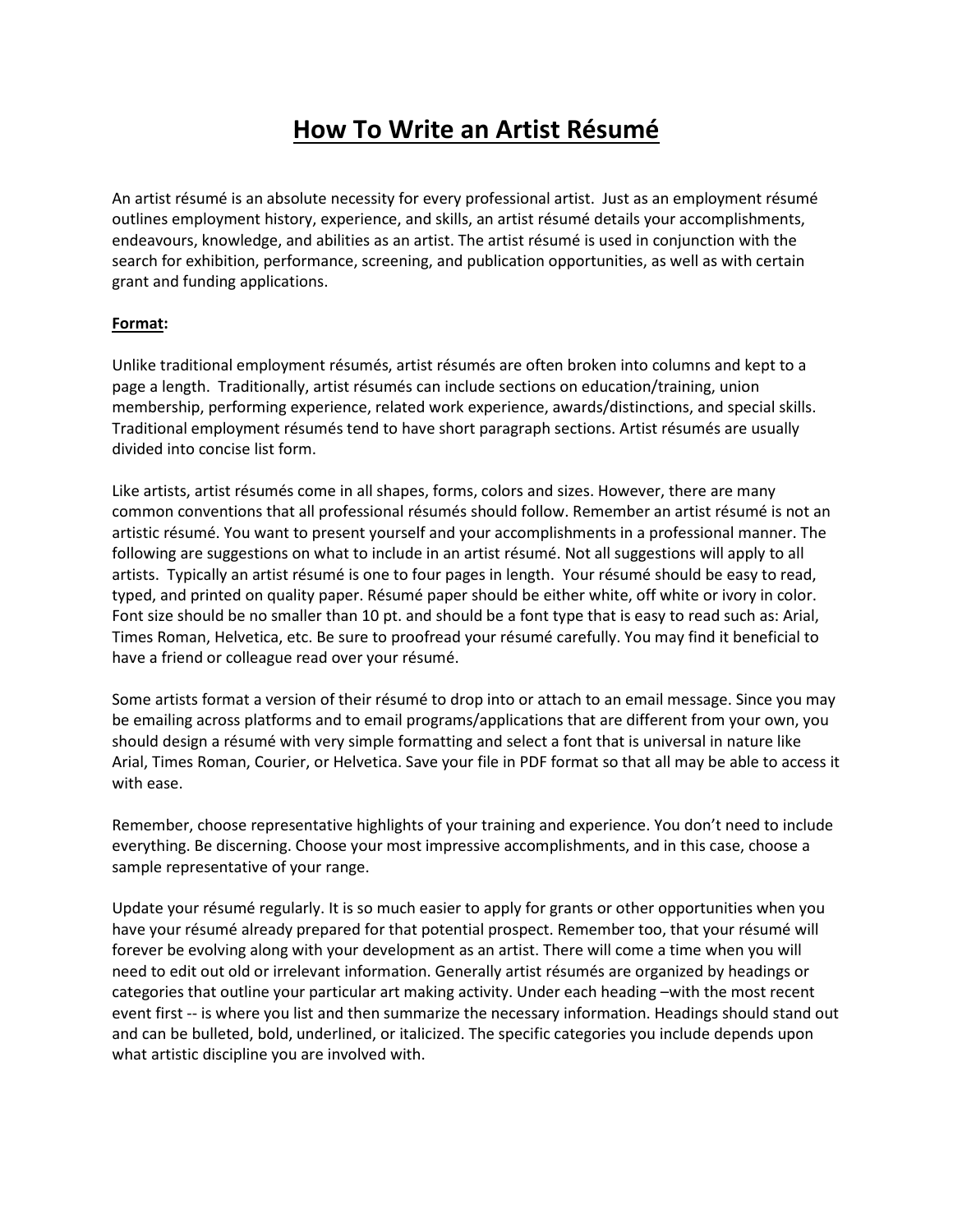#### **All artist résumés should contain:**

#### *Your Name and Contact Information:*

Your name should be somewhere at the top of the page and should be larger than the rest of the information presented in the résumé. Other information included here is your mailing address, home and cell phone numbers, email address, and website address if appropriate.

#### *Education:*

Education is usually the first heading listed. List all the academic degrees earned, noting honours. Also include periods of study at schools or universities attended without completing a degree. If you do not have an art related degree, you can list workshops or classes attended and notable artists /teachers you have studied with.

#### *Honors and Awards/Grants:*

This category is usually a list of honours and awards. Some artists make a separate category for grants. Under this category you want to list all recognitions of merit, prizes won in competitions, grants, fellowships, scholarships and other special recognitions. You may also want to include artist-inresidences or special workshops attended.

#### *Related Experience/Related Work Experience/Professional Experience:*

This category is worded differently on various résumés. Many artists include on their résumé experience they feel is relevant to their professional art making career such as: jobs held in their field; teaching art; technical experience related to their artistic discipline; or lectures, workshops and presentations given as an artist. Some artists also include information under this heading that does not neatly fall into other categories on their résumé.

#### *Professional Affiliations :*

List the professional organizations, national, regional, and local, to which you belong. If you held a position within the organization or served as a volunteer, note this as well.

#### **Visual artist categories can include:**

Exhibitions -- List the title of the exhibition, the exhibition space, and the city and state where the exhibition was presented. If your exhibition experience is extensive you may want to divide your exhibitions into separate categories of exhibitions - solo shows, group shows, juried exhibitions, invitational exhibitions, touring exhibitions, museum shows, etc. As well, if notable, the curator or juror of the exhibition is often listed.

Collections -- This category can be divided into private collections, corporate collections, permanent public collections, etc. It is considered proper etiquette to ask permission to list a private purchaser/owner of your work if you intend to list them on your résumé.

Other categories -- Visual artists may also include categories such as: commissions, residencies, and installations on their résumés.

#### **Performing artist categories can include:**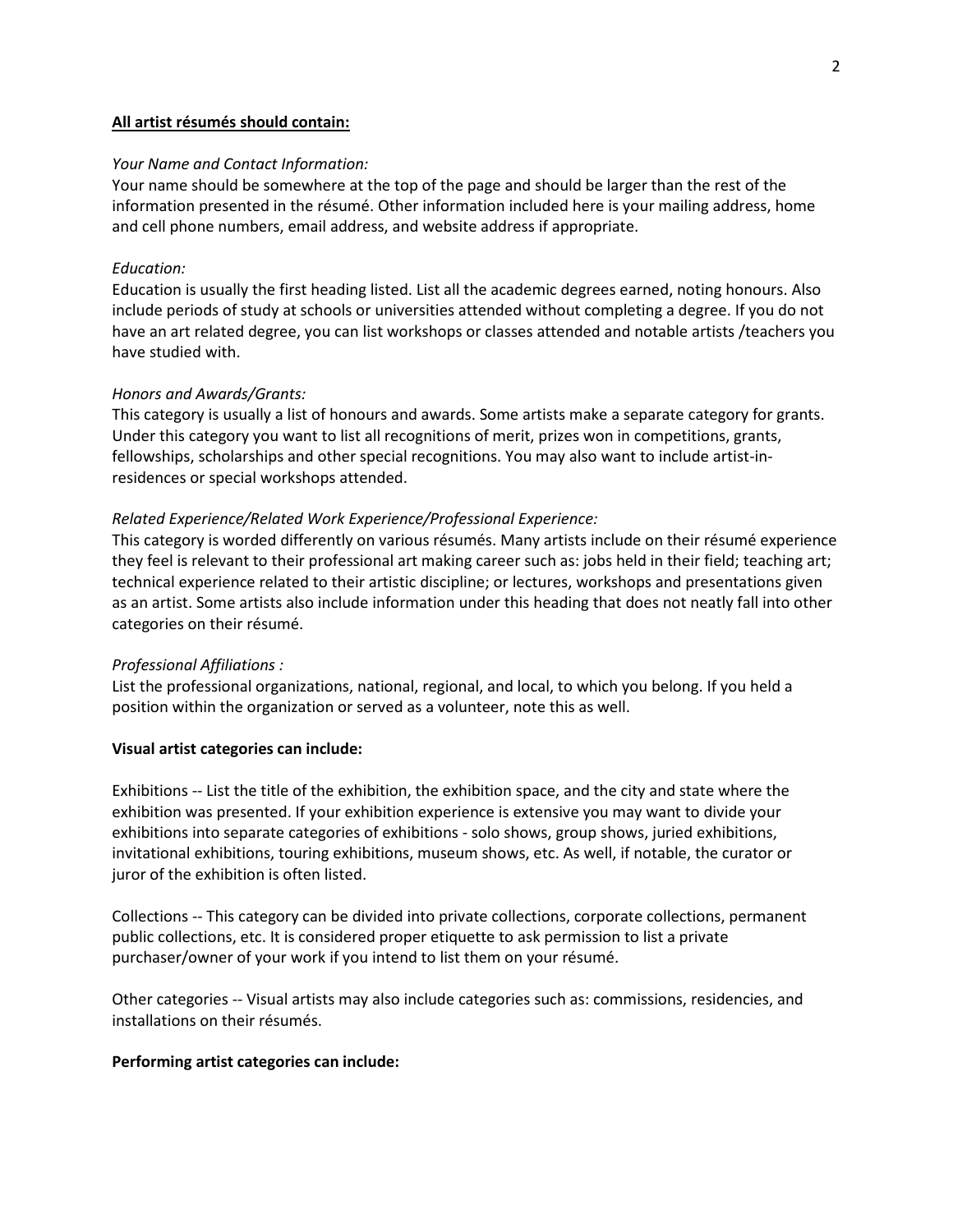Performances/Recordings/Productions -- No matter what type of performing artist you are, you need to devise a way to categorize your experience. Many musicians categorize experience based on recordings, compositions, and performances. Choreographers and dancers use choreography, performances, and productions as categories. Actors use title of film/play, character, direction and production company/theatre. Always list the title of the piece, your role in the work, where performed, other collaborators or performers if appropriate, and any other relevant information. If the piece was commissioned you want to indicate this as well, although many performing artists list commissions in a separate category.

Collaborations -- If you have extensive work with others, you may want to list your collaborative work in this category. Clearly indicate your role in the collaboration and list other collaborators and their roles.

Commissions -- Again, if a substantial amount of your work is done via commission you could include your commissioned work in its own category.

### **Literary artists can include:**

Publications -- Listings should contain the title of the piece, and where published or the publishing press. Some literary artists separate out publications into fiction and nonfiction, fiction and poetry, or separate out book length works from magazine/newspaper publications, etc.

Readings -- In this category you can list any public readings or presentations of your work. List the title of the work presented, and the venue.

#### **Media artists can include:**

Films/ Videos/Shorts /Digital Media /TV -- Media Artists should include information about completed and in-production works. If you have a significant amount of work you can divide this category into separate categories that are tailored to your experience. Some media artists divide their experience according to their artistic role in the work -- as an director, writer, cinematographer, etc. Other media artists categorize their experience by the different types of work they do -- video, TV, feature film, short, etc. In all cases, list the title of the piece, your role in the work, other collaborators if appropriate, screening location and any other relevant information.

Screenings/Festivals -- If your work has appeared at several screening locations or has been included in numerous festivals you can list the various screening locations and/or festivals in which your work has appeared. You may also want to note any awards or special recognition your work received at a particular festival, if you have not already included these achievements in the honors and awards category.

#### **Resume Guidelines for Multitalented People:**

If you have focused on more than one discipline, get specific! Don't try to cram all of your theatre, dance, and singing experience into the same document. You will not be able to do justice to your experience *or* your résumé. If you have enough experience in more than one discipline to warrant more than one résumé, then **write more than one résumé,** and only submit the résumé pertinent to the job title or the grant for which you are applying.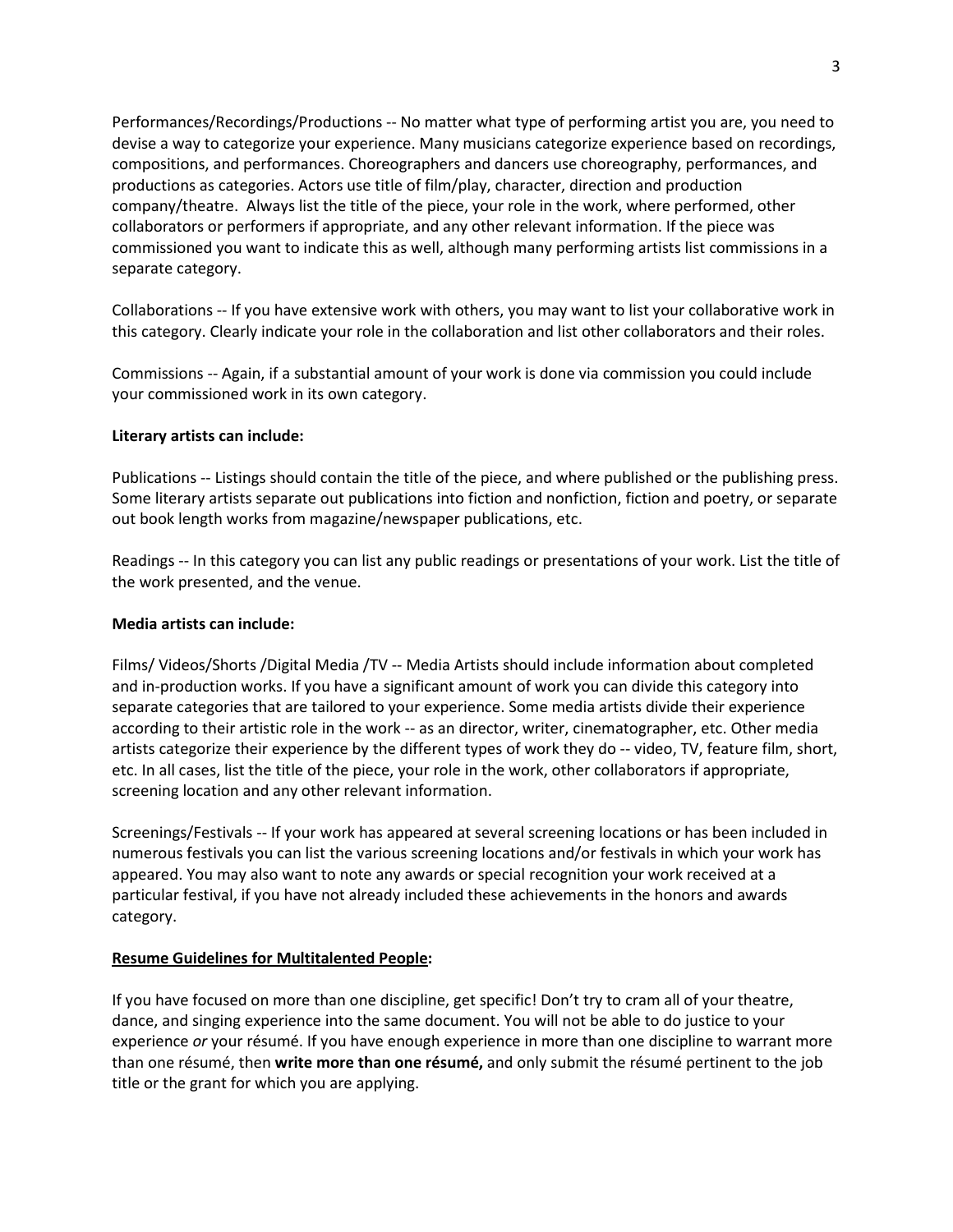If you are an actor and a singer, a choreographer and a dancer, a composer and a director, have a separate résumé for each title. Keep each one very focused. If you decide to include a section like Other or Special Skills, you can mention your other talent in a single phrase; for example, *Extensive theatre background* or *Proficient in Alexander Technique*. It may feel as though you are minimizing your other areas of expertise, but what you're really doing is focusing. Do not underestimate your special skills when submitting a résumé. A director or organization may be looking for something rare and atypical during an audition scenario, and those special skills may give you an edge.